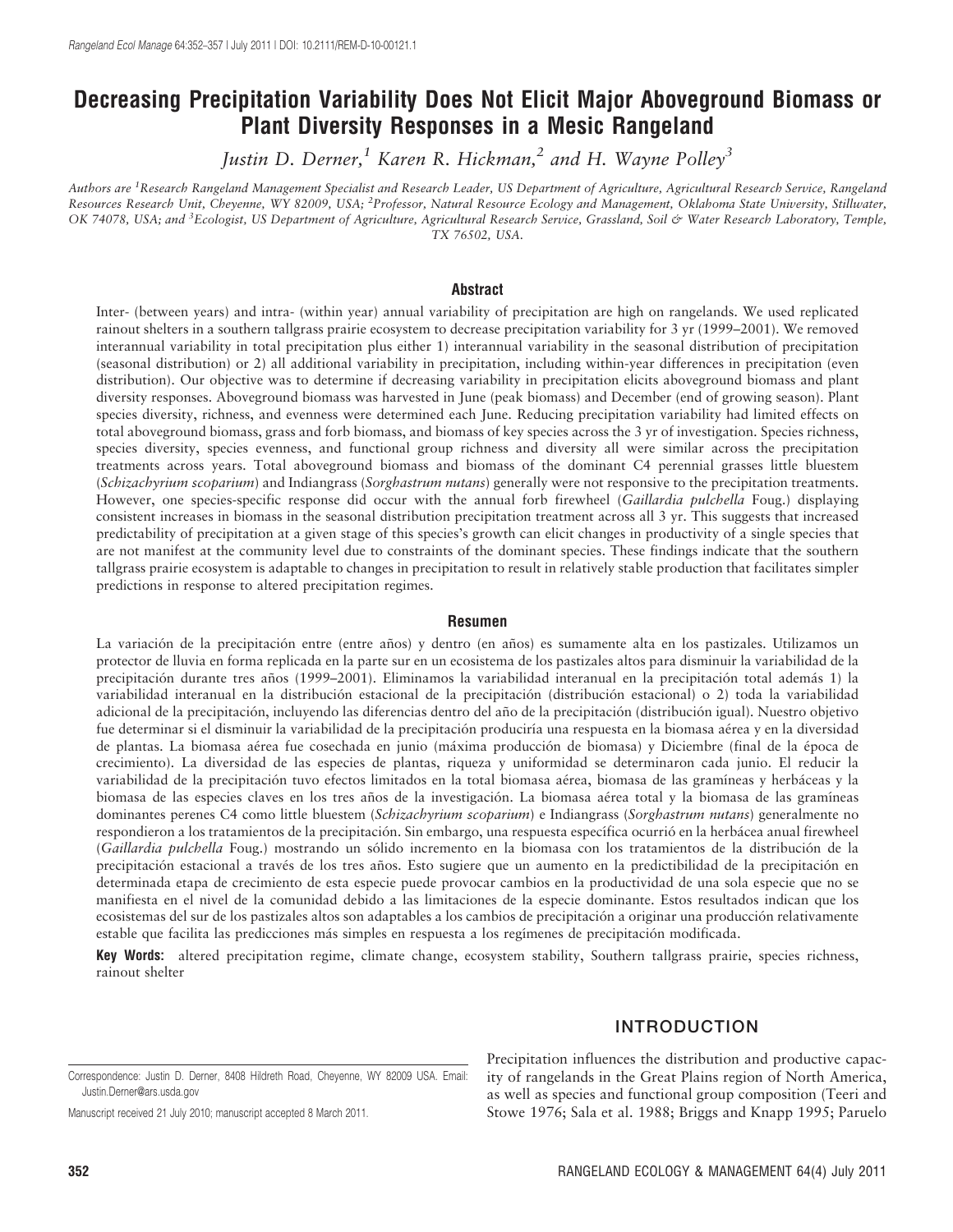and Lauenroth 1996; Epstein et al. 1997; Tieszen et al. 1997). Consequently, predicted changes in inter- and intra-annual variability of precipitation (Easterling et al. 2000; Groisman et al. 2005; Christensen et al. 2007) may influence production, composition, and diversity of these ecosystems (Knapp et al. 2002; Adler et al. 2006). Functioning of rangelands should be more responsive to changes in precipitation variability when species or groups of species respond similarly to changes (Chapin et al. 1997).

Inter- and intra-annual variability of precipitation are high on rangelands (Lauenroth et al. 1999; Harmel et al. 2003; Derner and Hart 2007; Derner et al. 2008). Aboveground biomass is more sensitive to interannual variability in precipitation in Great Plains rangelands than in other biomes in North America (Knapp and Smith 2001), and carbon cycling and net ecosystem exchange are influenced by interannual variability in precipitation (Chou et al. 2008; Polley et al. 2010; Zhang et al. 2010). In addition, within-year patterns of precipitation influence production and composition of Great Plains rangelands (Knapp et al. 2001, 2002; Fay et al. 2003; Harper et al. 2005; Derner et al. 2008; Heisler-Smith et al. 2009), as well as of other rangelands in the western United States (Bates et al. 2006) and around the world (e.g., Swemmer et al. 2007). The influence of precipitation variability on the length of dry periods is an important determinant of production (Knapp et al. 2002; Heisler-Smith et al. 2009). Great Plains rangelands are characterized by having more small precipitation events ( $\leq$  5 mm) and short intervals ( $\leq$  10 d) between events compared to Intermountain areas (Lauenroth and Bradford 2009), further showcasing the pulse behavior of the Great Plains ecosystems to precipitation. Dry intervals of short duration are more prevalent at wet than drier sites, but the importance of these dry periods for ecosystem processes increases with increasing mean annual precipitation and temperature (Lauenroth and Bradford 2009).

Rangeland responses to variability in precipitation have been studied mostly by experimentally altering timing and amounts (e.g., Fay et al. 2002, 2003; Heisler-White et al. 2009), and by evaluating responses to variability in precipitation across seasons/years (Derner and Hart 2007; Derner et al. 2008). In contrast, here we decreased the high variability in precipitation that characterizes southern tallgrass prairie ecosystem (Harmel et al. 2003) on prairie plots for a period of 3 yr (1999–2001). Prior experimentation has shown that aboveground biomass responses to increased variability in precipitation are often constrained by dominant species (Smith and Knapp 2003; Polley et al. 2007). These dominant species acquire a disproportionate share of the available resources such that ecosystem responses are largely influenced by these species. Therefore, our primary objective was to determine if decreasing variability in precipitation elicits similar results in which the dominant species of southern tallgrass prairie, little bluestem (Schizachyrium scoparium [Michx.] Nash), and Indiangrass (Sorghastrum nutans [L.]), constrain effects on aboveground biomass, and secondarily on plant diversity. We evaluated effects of decreasing precipitation variability by comparing rangeland exposed to current inter- and intra-annual variability in precipitation to rangeland on which we removed interannual variation in total precipitation plus either 1) interannual variation in the seasonal distribution of precipitation (seasonal

distribution) or 2) all additional variability in precipitation, including within-year differences in precipitation (even distribution).

## MATERIALS AND METHODS

## Site Description

Research was conducted on a 3-ha remnant tallgrass prairie located on the United States Department of Agriculture-Agricultural Research Service (USDA-ARS) Grassland, Soil and Water Research Laboratory near Riesel, Texas (31°28'N;  $96°52'W$ ). This remnant has been managed for annual haying in mid-June since 1936. Soils on the study site are the Heiden series (fine, smectitic thermic Udic Hapulsterts) that are well drained and slowly permeable with 1–3% slope. Clay content of the soil is 40–60%. Little bluestem and Indiangrass, both C4 perennial grasses, are the dominant species.

## Precipitation Treatments

Both inter- and intra-annual variability in precipitation are high at this site (Harmel et al. 2003). Long-term (1939–1999) mean annual precipitation is 871 ( $\pm$  228, 1 SD) mm with wet springs (April–June) and drier summer and winter months (Harmel et al. 2003). Twice-replicated  $9 \times 10$  m rainout shelters (Stuppy Greenhouse Manufacturing, Kansas City, MO; Fay et al. 2000) were constructed in late 1998 to manipulate precipitation amounts and distribution beginning January 1999. Effects of these rainout shelters on photosynthetic photon flux density  $(-22\%)$ , net radiation during the day  $(-22\%)$ , daytime maximum and nighttime minimum soil temperatures (+1.2 to  $1.8^{\circ}$ C), mean day or nighttime air temperatures (no effect), and midday vapor pressure deficits (no effect) have been previously reported (Fay et al. 2000). Within each rainout shelter, the 90  $m<sup>2</sup>$  area was divided into three 30-m<sup>2</sup> areas, each 3 × 10 m; areas were separated by landscape edging to prevent any lateral water flow. Each of these  $30 \text{-} m^2$  areas was randomly assigned one of three treatments: 1) mimic ambient precipitation with its inter- and intra-annual variability, 2) remove interannual variability in both the total and seasonal distribution of precipitation by irrigating to match the mean total and seasonal precipitation pattern for the site (seasonal distribution), or 3) remove interannual variability in total precipitation and within-year variability in the distribution of precipitation by applying equal amounts of irrigation water to plots each week (even distribution). Mimicking current inter- and intra-annual variability was achieved by manually applying water weekly from a ground water source to match ambient conditions. Water that ran off rainout shelters was not collected. The seasonal-distribution treatment was implemented by irrigating weekly to match the mean and seasonal distribution of precipitation at the site (60-yr pattern), resulting in springdominated precipitation and an annual total of 871 mm (see Fig. 1). The even-distribution treatment was implemented by applying equal amounts of water each week to cumulatively sum to the 60-yr annual mean of 871 mm (72.6 mm $\cdot$ mo<sup>-1</sup>). Water was applied at a rate of 25 mm $\cdot$  h<sup>-1</sup> using a manual sprinkler irrigation system with three sprinklers for each 30-m<sup>2</sup> area. Weekly applications of the water were necessary given the amounts being applied and the permeability of this soil with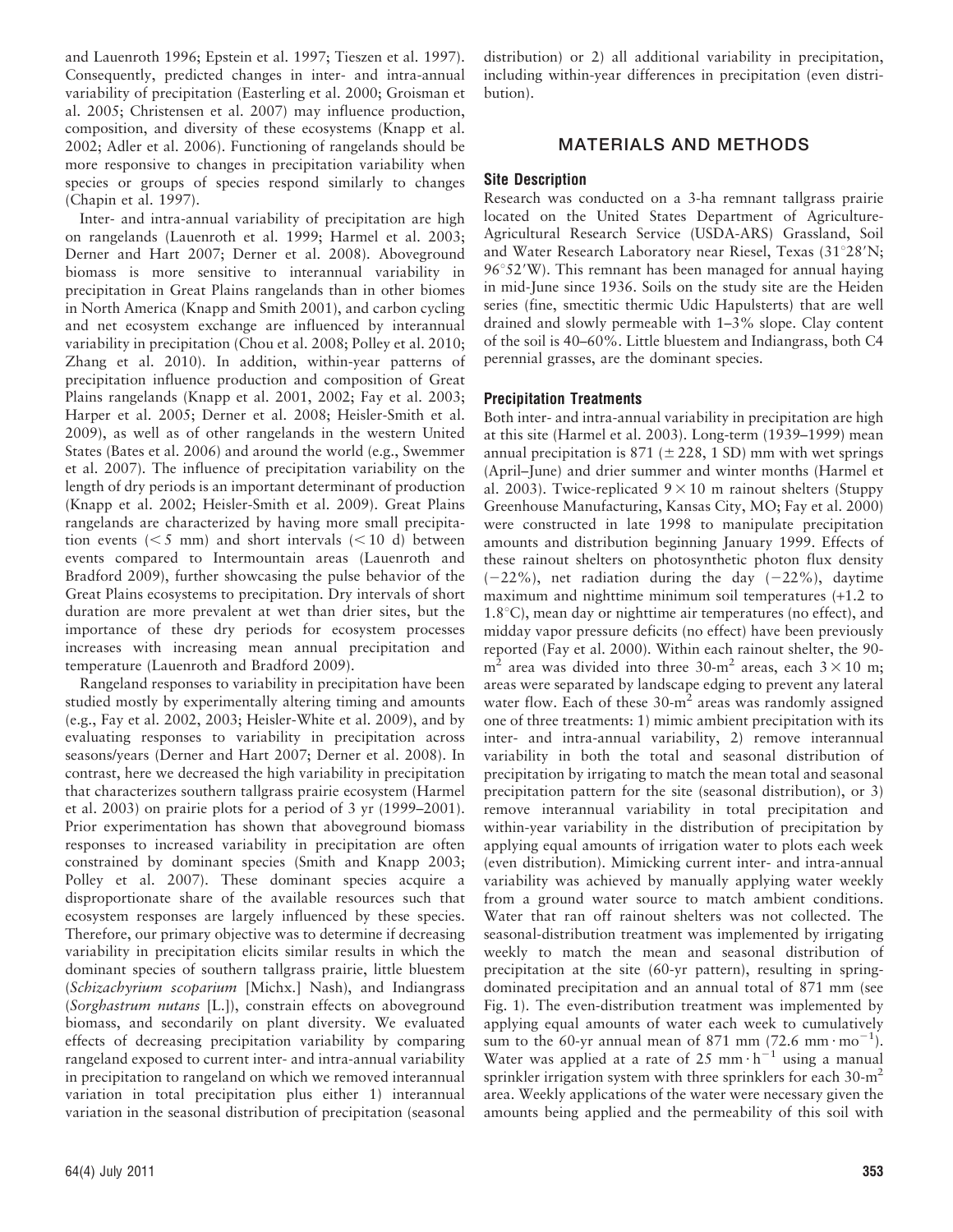

Figure 1. Monthly precipitation (mm) added to rainout shelter plots for three precipitation treatments for 1999 to 2001.

high clay content, and the desire to reduce dry periods by decreasing precipitation variability. This likely further kept soil moisture levels more constant than would naturally occur and reduced the pulse responses of this system to precipitation event-driven variability. Soil water measurements were not conducted. Annual totals of 478, 1 131, and 1012 mm were applied in 1999, 2000, and 2001, respectively, to the areas for which we mimicked ambient conditions, whereas the other two treatments received the annual total of 871 mm each year (Fig. 1). Two automated weather stations were installed in July 2000: one in the center of one of the rainout shelters and the other approximately 25 m away in the prevailing upwind direction.

#### Vegetation Sampling

Within each 30-m<sup>2</sup> area, eight  $1 \times 1$ m plots were permanently established for vegetation sampling. Plant species composition in all plots was nondestructively quantified in mid-June of 1999, 2000, and 2001. Plants within plots were identified to species (if possible) or genus and assigned to a functional group: C4 perennial grass, C3 perennial grass, perennial forb, annual forb, or subshrub. Species composition was determined by visually estimating each plant species's foliar cover using seven cover categories modified from Daubenmire (1959):  $1 = 1\%$  cover;  $2 = 1-5\%$ ;  $3 = 6-25\%$ ;  $4 = 26-50\%$ ;  $5 = 51-$ 75%;  $6 = 76-95$ ;  $7 = 96-100$ %. Midpoints of cover classes were used in data analysis for each species (Towne et al. 2005; Hickman and Derner 2007). Plant species diversity [Shannon index,  $H' = -\sum (\rho_i \cdot \ln \rho_i)$ , where  $\rho_i$  = proportional cover of species *i* within the  $1-m^2$  plot, Magurran 1988], richness  $(S = number of species sampled per plot)$ , and evenness of species cover (Pielou's index  $J' = H'/\ln S$ ) were calculated. To assess changes in functional group composition, cover of each functional group was used to calculate functional group diversity using Shannon diversity, where  $\rho_i$  = the proportional contribution of functional group  $i$  cover to the plant community (Magurran 1988).

Aboveground biomass was harvested in each plot to a height of 5 cm in mid-June each year following sampling of plant species composition. This timing coincided with typical prior management of this prairie for hay harvest. Biomass harvested in June was sorted to species in even-numbered plots for each shelter ( $n = 4$ ) and assigned to perennial grass, forb (annual and perennial combined), or other groups. Biomass harvested that was prior year's growth was classified as dead. All plots were again harvested to a height of 5 cm in December each year, but biomass was not sorted to species or group. Total annual aboveground biomass per plot was obtained by adding June and December harvest values. Coefficients of variation (CV) of total aboveground biomass and plant groups (perennial grasses, forbs) were also calculated across the three study years for each precipitation treatment.

Each  $3 \times 10$  m area was considered an experimental unit, resulting in low replication of  $n = 2$  for each precipitation treatment. For analyses, values from the individual  $1 \times 1$  m plots within each  $3 \times 10$  m area were averaged to give one replicate value. June, December, and total annual biomass were analyzed using mixed-model analysis of variance (ANOVA) with year as a random factor and treatment a fixed factor. Plant diversity metrics were analyzed using mixed-model multivariate ANOVA (MANOVA) with year as a random factor and treatment as a fixed factor. A probability level of  $\leq 10\%$  was considered significant given the limited replication of the precipitation treatments in this experiment.

### RESULTS

Average (July 2000–December 2001) air temperature inside rainout shelters was similar compared to outside (19.9°C inside vs.  $19.5^{\circ}$ C outside), whereas average wind speeds were reduced by 70%.

June ( $P = 0.0260$ ), December ( $P = 0.0104$ ), and total annual  $(P = 0.0159)$  aboveground biomass all exhibited year  $\times$  precipitation treatment differences (Table 1). Annual total biomass did not respond as expected; total annual biomass in the ambient plots differed by a maximum of 21% between the high (2001) and low (1999) mean values, despite the twofold difference in annual precipitation amounts. June biomass was similar between 1999 and 2000, but less for all treatments in 2001. In contrast, December biomass was generally similar between 1999 and 2000, but greater for 2001. Total annual biomass was similar among years for the decreased precipitation variability treatments, with ambient plots having similar values in 1999 and 2000, but greater in 2001.

June biomass was less for the ambient precipitation treatment in 1999 ( $P = 0.0767$ ), with differences not observed between the treatments, which reduced precipitation variability (Table 1). No differences among treatments occurred for June biomass in either 2000 ( $P = 0.5280$ ) or 2001 ( $P = 0.1527$ ). The contribution of June biomass to total annual biomass was consistent (70–79%) across treatments for the first 2 yr (1999 and 2000), but represented only 52–53% across treatments in the final year (2001). December biomass was less for the ambient treatment in 1999 ( $P = 0.0696$ ) compared to the seasonal distribution treatment, but did not differ from the even distribution treatment. In 2000 December biomass was less for the ambient treatment ( $P = 0.0271$ ) compared to both treatments with reduced precipitation variability. No differ-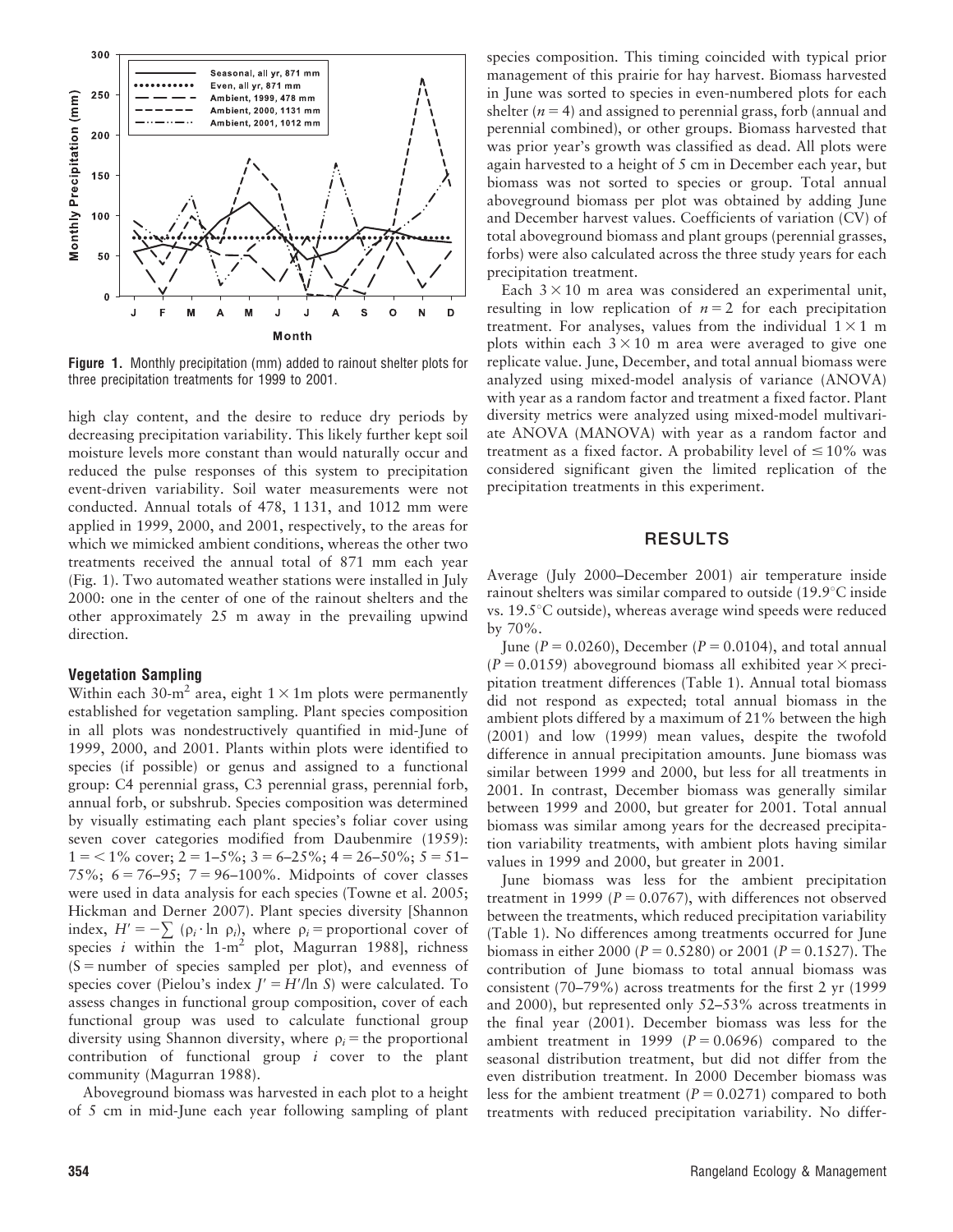**Table 1.** Mean ( $\pm$  1 SE,  $n$  = 2) June and December aboveground biomass (g  $\cdot$  m $^{-2}$ ) from rainout shelters with three precipitation treatments from 1999 to 2001. Different lowercase letters among precipitation treatments indicate significant ( $P < 0.10$ ) differences within years. Different uppercase letters among years indicate significant ( $P < 0.10$ ) differences within precipitation treatments for June, December, and annual total biomass.

|                          | Precipitation treatment |                  |                  |  |  |
|--------------------------|-------------------------|------------------|------------------|--|--|
| Group/species            | Mimic ambient           | Seasonal         | Even             |  |  |
|                          |                         |                  |                  |  |  |
| Perennial grass          | 185.8 (40.5)            | 206.0 (49.5)     | 210.4(19.1)      |  |  |
| Schizachryrium scoparium | 127.3(48.1)a            | 75.8 (12.4) b    | 134.2 (33.8) a   |  |  |
| Sorghastrum nutans       | 30.3(15.0)              | 31.7(1.5)        | 41.1(10.0)       |  |  |
| Forbs                    | 101.6(21.9)             | 137.1 (32.2)     | 128.7 (19.9)     |  |  |
| Gaillardia pulchella     | 57.5 (21.9) b           | 118.0 $(13.4)$ a | 89.1 (41.8) b    |  |  |
| Dead                     | 113.7(1.1)              | 105.9(18.5)      | 109.6 (27.3)     |  |  |
| June total               | 410.1 (26.4) bA         | 465.7 (2.2) aA   | 487.1 (1.1) aA   |  |  |
| December total           | 141.6 (9.0) bC          | 190.4 (2.4) aB   | 176.7 (13.1) abB |  |  |
| Annual total             | 551.7 (35.3) bB         | 656.1 (2.7) aA   | 663.8 (14.2) aA  |  |  |
|                          |                         |                  |                  |  |  |
| Perennial grass          | 223.1 (42.7)            | 249.5 (43.2)     | 245.5 (46.0)     |  |  |
| Schizachryrium scoparium | 122.0(48.6)             | 138.5(6.5)       | 137.3(2.9)       |  |  |
| Sorghastrum nutans       | 81.5(54.1)              | 90.7(21.6)       | 90.2(22.5)       |  |  |
| Forbs                    | 165.6 (28.8)            | 150.0(8.8)       | 142.5 (37.5)     |  |  |
| Gaillardia pulchella     | 68.1 (16.5) b           | 112.9 $(5.6)$ a  | 83.5 (38.4) b    |  |  |
| Dead                     | 55.5(4.7)               | 48.9 (18.6)      | 48.2 (7.9)       |  |  |
| June total               | 460.9 (2.7) A           | 448.5 (15.0) A   | 436.2 (30.6) A   |  |  |
| December total           | 119.9 (4.9) bB          | 188.5 (4.4) aB   | 160.4 (13.9) aB  |  |  |
| Annual total             | 580.8 (7.5) B           | 637.0 (19.4) A   | 596.6 (16.7) A   |  |  |
|                          |                         |                  |                  |  |  |
| Perennial grass          | 154.1(6.9)              | 173.4 (38.3)     | 156.6 (14.5)     |  |  |
| Schizachryrium scoparium | 97.8 (22.2)             | 77.5 (7.5)       | 84.5 (7.2)       |  |  |
| Sorghastrum nutans       | 36.9(21.1)              | 56.5 (21.3)      | 65.1 (16.6)      |  |  |
| Forbs                    | 80.0 (10.3)             | 79.0 (13.1)      | 104.2(7.5)       |  |  |
| Gaillardia pulchella     | 23.6(3.4)b              | 46.9 (15.7) a    | $22.0(6.5)$ b    |  |  |
| Dead                     | 89.6 (19.3)             | 53.6 (14.7)      | 54.9(5.2)        |  |  |
| June total               | 364.4 (30.2) B          | 329.0 (29.7) B   | 319.6(6.6)B      |  |  |
| December total           | 337.6 (30.8) A          | 285.2 (18.0) A   | 275.2 (6.9) A    |  |  |
| Annual total             | 702.0 (60.9) A          | 614.2 (47.7) A   | 594.8 (13.0) A   |  |  |

ences among treatments occurred for December biomass in 2001 ( $P = 0.2250$ ). Total biomass (June + December) was less for the ambient treatment only in 1999 ( $P = 0.0620$ ), with no differences observed in 2000  $(P = 0.1405)$  or 2001  $(P = 0.1858)$ .

Coefficient of variation (CV) was smaller in the treatments with reduced precipitation variability for both the December and annual total biomass values (Table 2). The CV of perennial grass biomass was less with the precipitation treatments that reduced precipitation variability, whereas CV for forb and June total biomass was greater (Table 2). Species richness, species diversity, species evenness, and functional group richness and diversity all were similar across the precipitation treatments across years (Table 3).

Precipitation treatment did not influence perennial grass  $(P = 0.4437$  in 1999,  $P = 0.8743$  in 2000, and  $P = 0.1464$  in 2001) or forb  $(P = 0.1130$  in 1999,  $P = 0.2525$  in 2000, and  $P = 0.3030$  in 2001) biomass in any year (Table 1). Biomass of the dominant C4 perennial grass little bluestem decreased in the seasonal precipitation treatment, but only in the first year of the

study (1999,  $P = 0.0513$ ). Biomass of the other main C4 perennial grass Indiangrass was not affected by precipitation treatments ( $P = 0.6305$ ) but was greater in 2000 compared to the other 2 yr  $(P = 0.0654)$ . Biomass of the annual forb firewheel (Gaillardia pulchella Foug.) was consistently greater for all years in the seasonal distribution precipitation treatment  $(P = 0.0180)$ .

#### **DISCUSSION**

Reducing precipitation variability by removing interannual variability in total precipitation and either maintaining the mean seasonal distribution or eliminating within-season variation in precipitation had limited effects on total aboveground biomass, grass and forb biomass, biomass of key species, and plant diversity across the 3 yr of investigation in this mesic rangeland. We did observe that reducing precipitation variability decreased coefficients of variation in total aboveground biomass compared to the ambient treatment. Our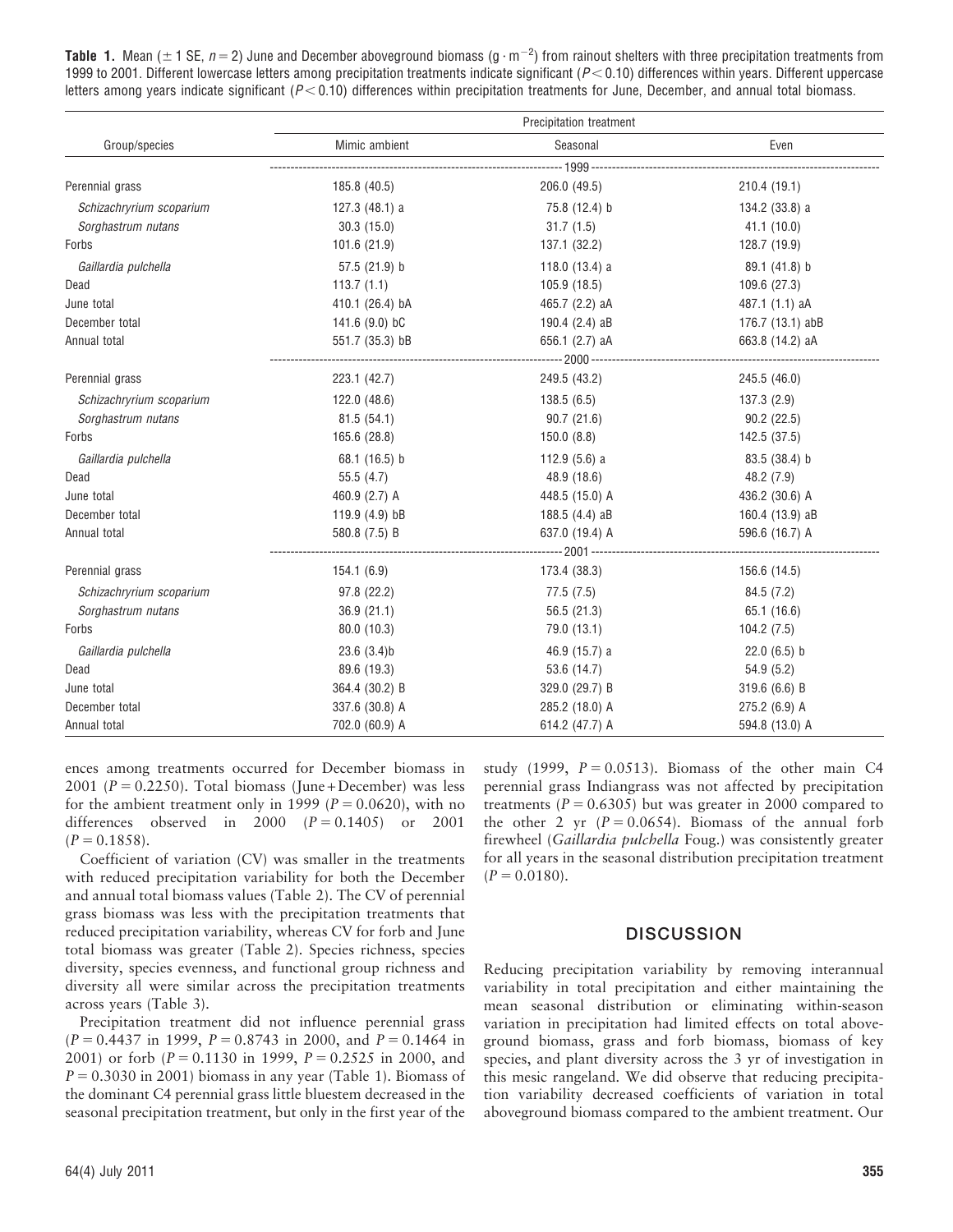Table 2. Coefficient of variation in aboveground biomass for June and December harvests with three precipitation treatments across the three study years (1999–2001).

|                | Precipitation treatment |          |      |  |
|----------------|-------------------------|----------|------|--|
| Harvest        | Mimic ambient           | Seasonal | Even |  |
| June total     | 11.7                    | 18.0     | 28.5 |  |
| Grass          | 68.1                    | 31.0     | 33.1 |  |
| Forbs          | 18.4                    | 57.5     | 34.5 |  |
| December total | 60.0                    | 25.0     | 30.4 |  |
| Annual total   | 13.0                    | 3.3      | 10.1 |  |

biomass findings are in agreement with a prior study demonstrating that dominant species of the southern tallgrass prairie (little bluestem and Indiangrass) constrained effects on aboveground biomass (Polley et al. 2007). Similar constraints have been observed with dominant species in northern tallgrass prairie (Smith and Knapp 2003). Ecosystem responses are largely influenced by these dominant species, which acquire a disproportionate share of the available resources. Novel here is that reducing intra- and interannual variability in precipitation not only had limited effects on aboveground biomass, but it also did not influence any of the plant diversity metrics (species diversity, species richness, species evenness, functional group richness, and diversity).

Our finding that total aboveground biomass did not respond to the reduced precipitation variability is consistent with a previous 5-yr study in remnant and restored mesic rangelands in this tallgrass prairie area where dominant C4 perennial grasses limited biomass response to variability in precipitation (Polley et al. 2007). Similarly, biomass of the C4 grass red grass (Themeda triandra Forssk) in the Serengeti was insensitive to a range of temporal variances in precipitation in a growth chamber experiment, provided the total amount remained unchanged (Williams et al. 1998). Also, physiological processes and biomass of the dominant C4 grass big bluestem (Andropogon gerardii Vitman) in northern tallgrass prairie were largely nonresponsive to long-term water manipulations over 3 yr (Silletti and Knapp 2001; Fay et al. 2002, 2003). Collectively, these findings suggest that responses of dominant C4 grasses constrain the effects of altered precipitation on aboveground biomass in mesic rangelands through disproportionate resource uptake (Smith and Knapp 2003; Polley et al. 2007).

Uncertainty regarding predictions for amounts, distributions and variability of precipitation in global change models (Christensen et al. 2007) makes it difficult to accurately forecast production and diversity responses for most rangeland ecosystems. For this rangeland ecosystem, however, extreme modifications in precipitation variability (e.g., protracted drought) may be needed to elicit aboveground biomass (e.g., Heisler-White et al. 2009) and plant diversity responses due to intrinsic high inter- and intra-annual precipitation variability (Harmel et al. 2003). Mitchell and Csillag (2001) proposed that stability of vegetation composition may be more important than simple changes in aboveground biomass for answering questions related to impacts regarding global change. Compensation among species and/or within functional groups likely reduced effects of species responses on community biomass in this study, although we did observe that one species, the annual

**Table 3.** Mean ( $\pm$  1 SE,  $n = 6$ ) richness and diversity values across three precipitation treatments from 1999 to 2001.

|                            | Precipitation treatment |            |            |  |
|----------------------------|-------------------------|------------|------------|--|
| Variable                   | Mimic ambient           | Seasonal   | Even       |  |
| Species richness           | 22.4(0.4)               | 23.1(0.5)  | 22.2(0.5)  |  |
| Species diversity          | 2.72(0.02)              | 2.70(0.02) | 2.70(0.03) |  |
| Species evenness           | 0.87(0.01)              | 0.86(0.01) | 0.86(0.01) |  |
| Functional group richness  | 2.4(0.1)                | 2.5(0.01)  | 2.4(0.01)  |  |
| Functional group diversity | 0.78(0.06)              | 0.77(0.06) | 0.67(0.05) |  |

forb firewheel, responded to reduced precipitation variability. Compensatory interactions among major components at both species and functional group levels led to community-level stability in biomass for an Inner Mongolia grassland (Bai et al. 2004).

#### MANAGEMENT IMPLICATIONS

Decreasing precipitation variability in this mesic rangeland did not elicit major aboveground biomass or plant diversity responses. Therefore, these simple responses regarding limited effects on total aboveground biomass, grass and forb biomass, and biomass of key species (C4 perennial grasses little bluestem and Indiangrass) and plant diversity metrics (species richness, species diversity, species evenness, and functional group richness and diversity) can assist land mangers with predicting effects of potential changes in precipitation for this rangeland. Ecosystem function will likely be little affected due to the lack of biomass and diversity responses. Ecosystem stability should be greater with less variation of biomass across years; for example, annual biomass differed by only about 20% even with a twofold difference in annual precipitation. Collectively, our findings indicate that constraints of the dominant grass species through resource uptake result in relatively stable biomass production and plant diversity in this southern tallgrass prairie ecosystem despite altered precipitation regimes, suggesting that this ecosystem is adaptable to changes in precipitation.

#### ACKNOWLEDGMENTS

The authors wish to thank Kyle Tiner, Holly Harland, Adrian Lopez, and Brooke Kramer for data collection and entry, and Mark West for statistical help. We appreciate the insightful review comments from Jana Heisler-Smith and Forrest Isbell, as well as those from anonymous reviewers.

#### LITERATURE CITED

- ADLER, P. B., J. HILLERISLAMBERS, P. C. KYRIAKIDIS, Q. GUAN, AND J. M. LEVINE. 2006. Climate variability has a stabilizing effect on the coexistence of prairie grasses. Proceedings of the National Academy of Sciences 103:12793–12798.
- BAI, Y., X. HAN, J. WU, Z. CHEN, AND L. LI. 2004. Ecosystem stability and compensatory effects in the Inner Mongolia grassland. Nature 431:181–184.
- BATES, J. D., T. SVEJCAR, R. F. MILLER, AND R. A. ANGELL. 2006. The effects of precipitation timing on sagebrush steppe vegetation. Journal of Arid Environments 64:670–697.